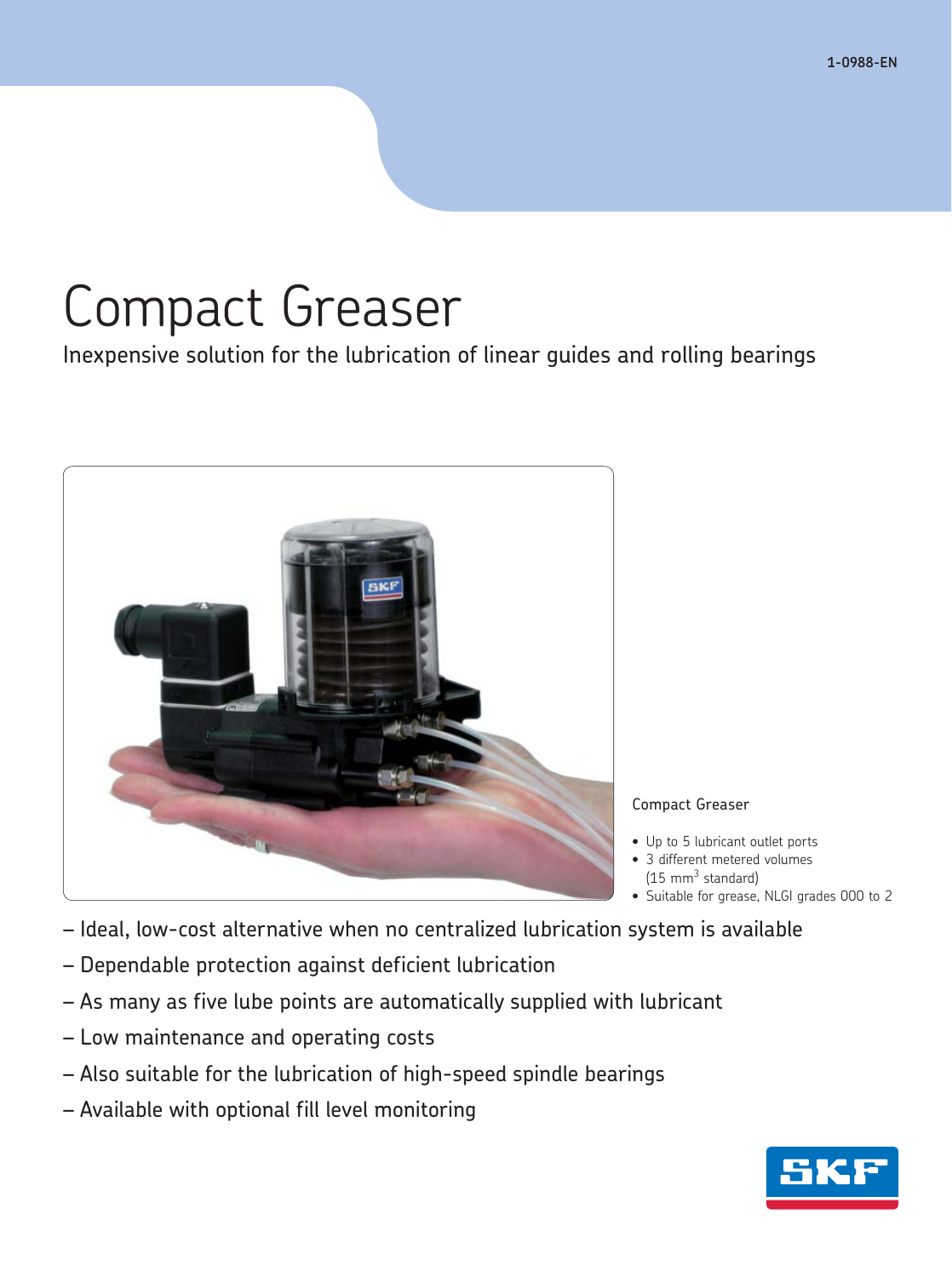# Effective protection against deficient lubrication

### Exact metering of lubricant quantities resulting in an economic and ecological payoff.

A Compact Greaser is the ideal alternative when it comes to the lubrication of linear guides and rolling bearings on machinery and equipment for which a centralized lubrication system would have been to expensive, thus making it necessary to fall back on solutions with high operating costs.

Compared with simple lubricating equipment or lubrication by hand, as is often the case in practice, the Compact Greaser assures effective and lasting protection against deficient lubrication. The lubricator automatically supplies up to five lube points with lubricant, thus assuring in many cases dependable operation of guides and/or bearings for their entire life cycle.

The quiet Compact Greaser also has a lot to offer from a financial and ecological point of view. Low maintenance and operating costs on the one hand combined with a frugal use of resources on the other thanks to variable lube cycles and exact metering of the lubricant quantities required.

In many cases the Compact Greaser is also used in grease lubrication systems. Thanks to its low metering volumes it is also used with appropriate grease for the lubrication of spindle bearings.

### Simple installation and connection to the machine's control system

Thanks to its small dimensions and low weight – the easy-to-handle Compact Greaser weights only 360 grams with a full cartridge – the lubricator is easy to install, even in cramped and complicated conditions. Its maximum power consumption amounts to 24 W, so the Compact Greaser – like a solenoid valve – can be operated directly by the SPC, namely without a separate power pack or additional circuit breaker. This is where it reveals its superiority over simple lubricators that are not connected to the machine's control system and thus go on lubricating even during operating breaks. That leads to higher lubrication costs, unnecessary stress on the environment and damage to bearing seals.

The Compact Greaser is designed for NLGI grade 000 to 2 grease and permits metering rates of 10, 15 or 20  $\text{mm}^3$  per stroke. The number of outlet ports and the metering rates are flexible and can be specified when an order is placed, thus making it possible to find a customized lubrication solution. The grease supply will suffice for up to 5 years, depending on the type of grease and its consumption. A bayonet lock makes it easy to replace the lubricator's grease cartridge.

The Compact Greaser is available with a monitoring system which monitors whether the metering pulse and fill level fall below minimum. The dynamics are shown in the figure to the right.

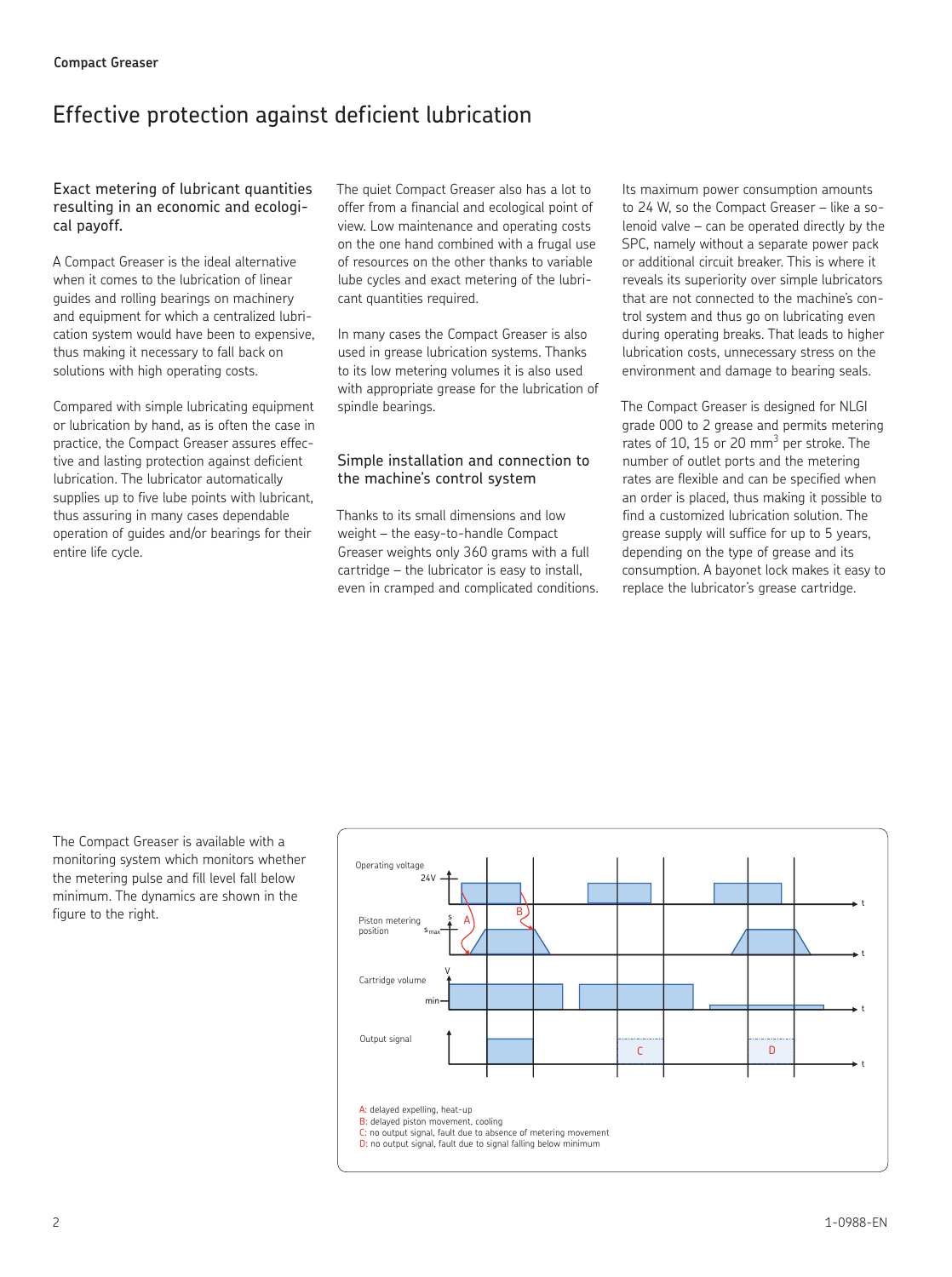



Electrothermic Pump



**" # 2** + - - - <del>Y</del> - - - + 5 

WZ = Indication for level- and stroke

optionally



**E T P - + 9 2 4** B = LGMT2 rolling bearing grease C = LGGB2 biodegradable grease D = LGFP2 food-compatble bearing grease





+924 = 24 V DC

**Order example:**

**ETP4-BBCBX-B+924** Pump 4-digit, metering 15 mm<sup>3</sup>/stroke, 15 mm<sup>3</sup>/stroke, 10 mm<sup>3</sup>/stroke, 15 mm<sup>3</sup>/stroke, 1 outlet closed, filling with LGMT2 rolling bearing grease, operating voltage 24 V DC

### **Technical data**

|                                                                                                                                                                                                                                                                                                                                                                                                                    | 10 mm <sup>3</sup> /stroke = $C$<br>20 mm <sup>3</sup> /stroke = A |
|--------------------------------------------------------------------------------------------------------------------------------------------------------------------------------------------------------------------------------------------------------------------------------------------------------------------------------------------------------------------------------------------------------------------|--------------------------------------------------------------------|
| Number of outlets  2, 3, 4 or 5<br>Max. back pressure  25 bars<br>Weight with full cartridge $\ldots \ldots \ldots \ldots$ 0.36 kg<br>Operating voltage  24 V DC (+924)<br>Min. interval time 30 min<br>Starting current, max. $\dots\dots\dots\dots\dots$ 1 A<br>Operating temperature  +15 °C to +40 °C<br>Storage temperature -25 °C to +60 °C<br>Type of enclosure acc. $EN 60529$ IP55 with mounted connector |                                                                    |
| Lubricant  Grease, NLGI grades 000 to 2                                                                                                                                                                                                                                                                                                                                                                            | (NLGI grade 3 on request)                                          |

Electrical connection

Without monitoring Electrical connection . . . . . . . . . . . . . . . . DIN EN 175301-803-A

With monitoring Electrical connection . . . . . . . . . . . . . . . . M12×1

| Level- and stroke indication                                      |  |
|-------------------------------------------------------------------|--|
| Max. switching current $\dots\dots\dots\dots\dots$ 0.5 A          |  |
| Max. breaking capacity $\ldots \ldots \ldots \ldots \ldots$ 10 VA |  |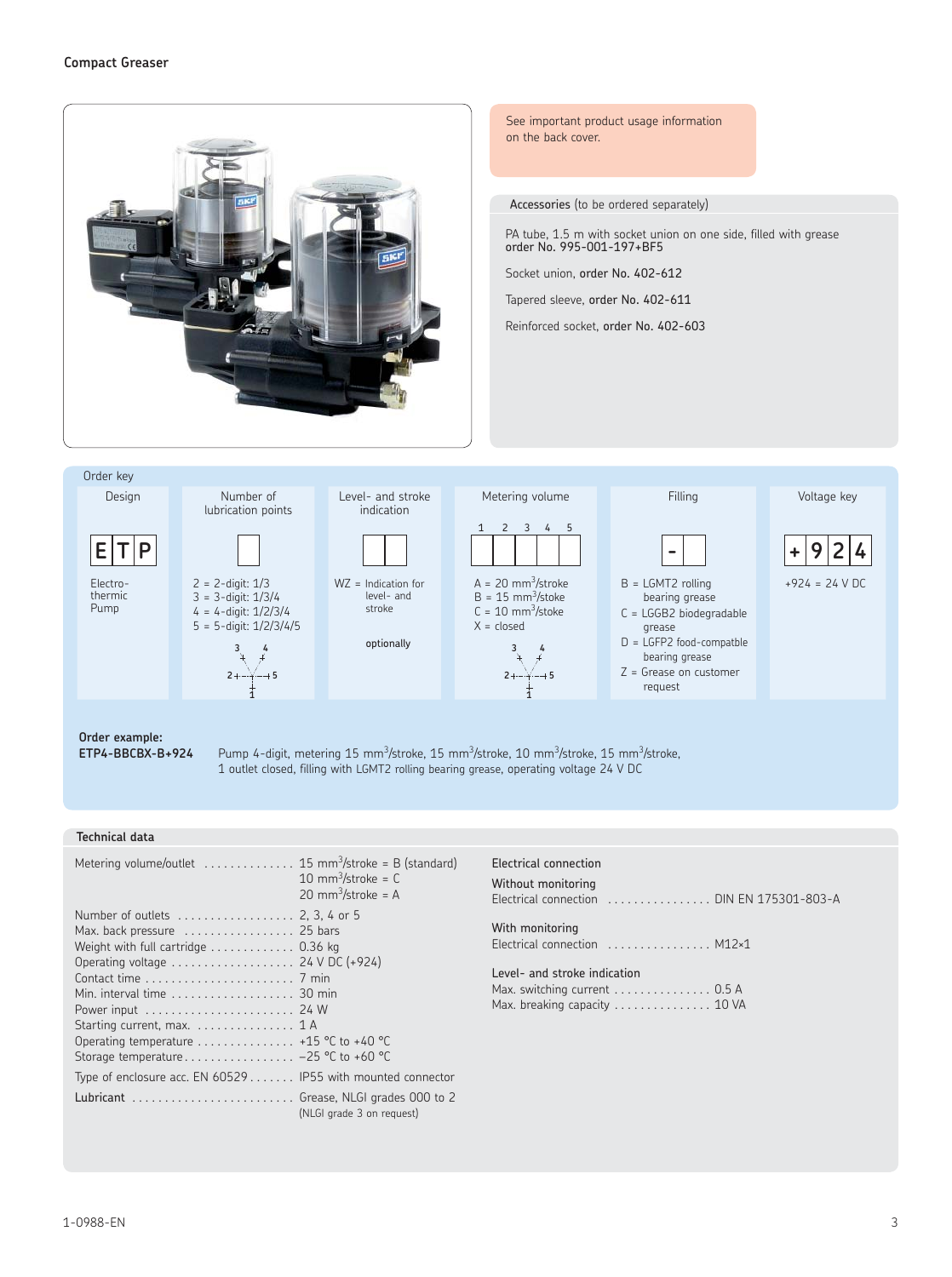# ETP5.... without level indication



*1) Ports tapped for solderless tube connection, tube diam. 2.5 × 0.5, max. length 1.5 m* 



Pay attention to correct polarity! No function if polarity is reversed!

# Legend<br> $L+$

- L+ + potential supply voltage
- (machine's main switch ON) M – potential supply voltage
- (0V, GND)
- X1 plug connector supply voltage to DIN EN 175301-803-A
- F fuse<br>2) exter
- 2) external control unit; relay contact "pump ON"
- 3) PIN not used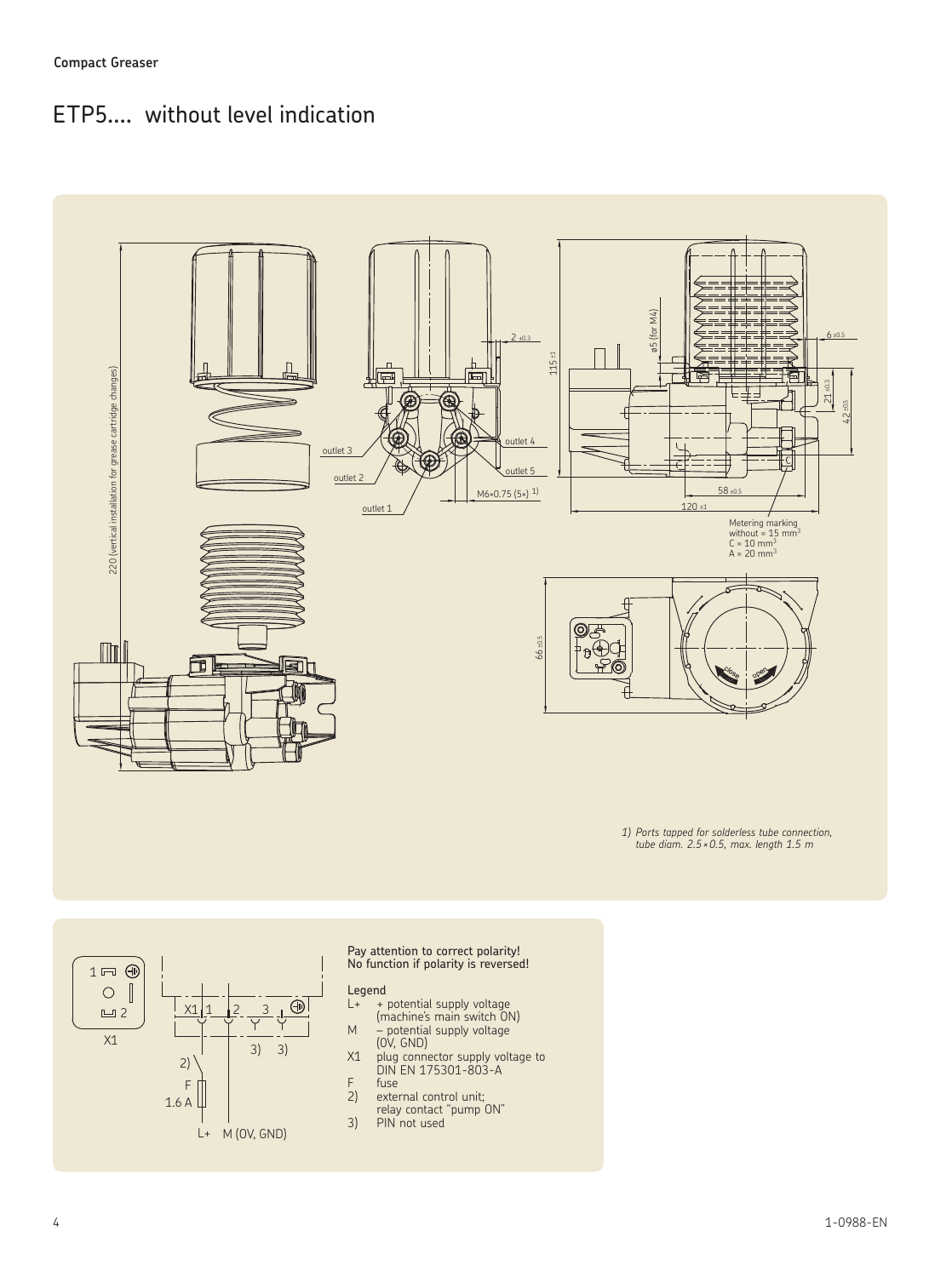## ETP5WZ.... with level indication



*1) Ports tapped for solderless tube connection, tube diam. 2.5 × 0.5, max. length 1.5 m* 



### Pay attention to correct polarity! No function if polarity is reversed!

Legend

- L+ + potential supply voltage
- (machine's main switch ON) M – potential supply voltage (0V, GND)
- X1 plug connector supply voltage M12×1
- F fuse
- 11) external control unit;
- relay contact "pump ON"
- 12) PIN not used
- 13) Contact scheme: Filled reservoir (maximum)<br>14) Contact sche
- Contact scheme: Not actuated (rest position)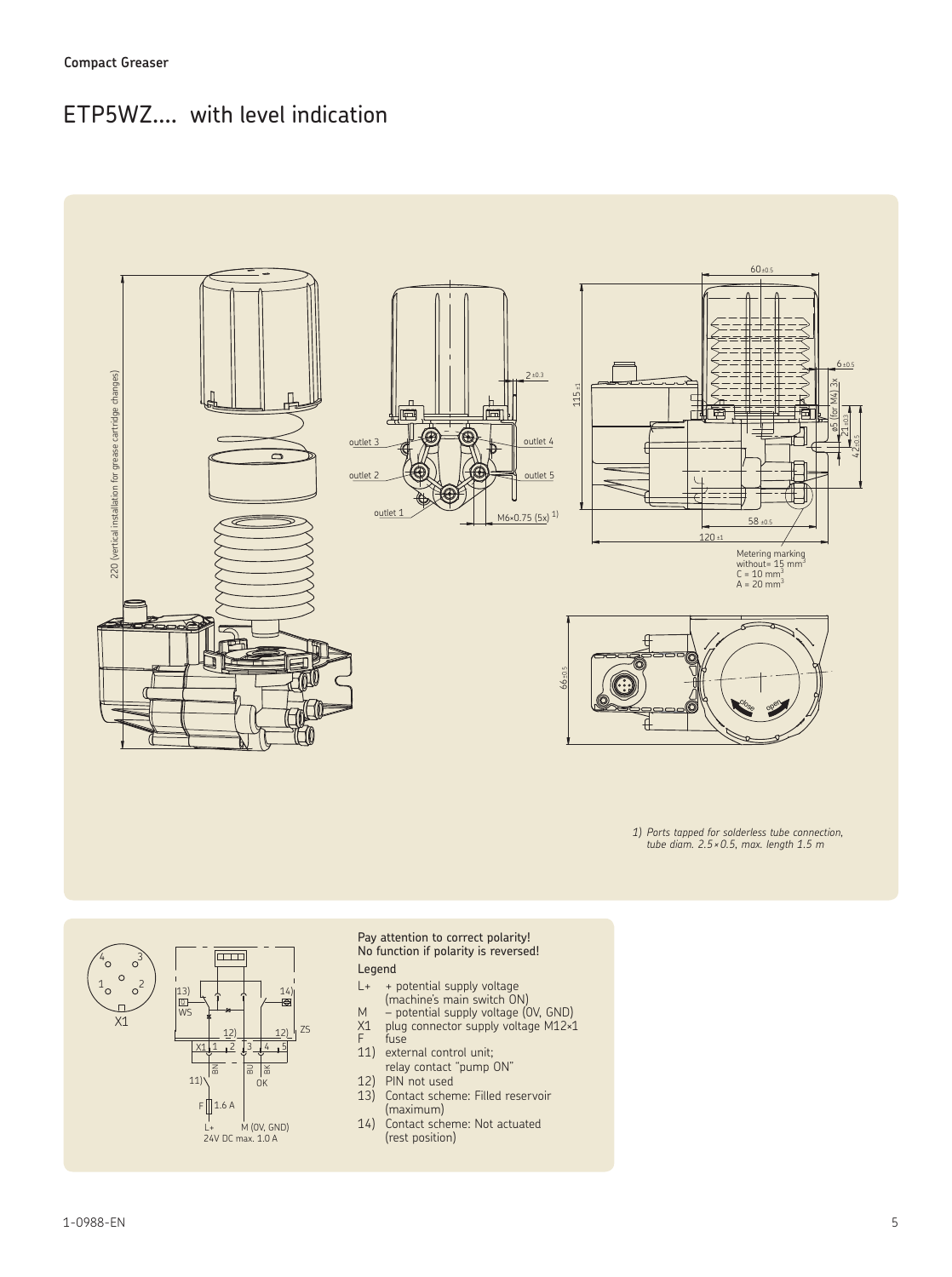| <b>Compact Greaser</b> |
|------------------------|
| Notes                  |
|                        |
|                        |
|                        |
|                        |
|                        |
|                        |
|                        |
|                        |
|                        |
|                        |
|                        |
|                        |
|                        |
|                        |
|                        |
|                        |
|                        |
|                        |
|                        |
|                        |
|                        |
|                        |
|                        |
|                        |
|                        |
|                        |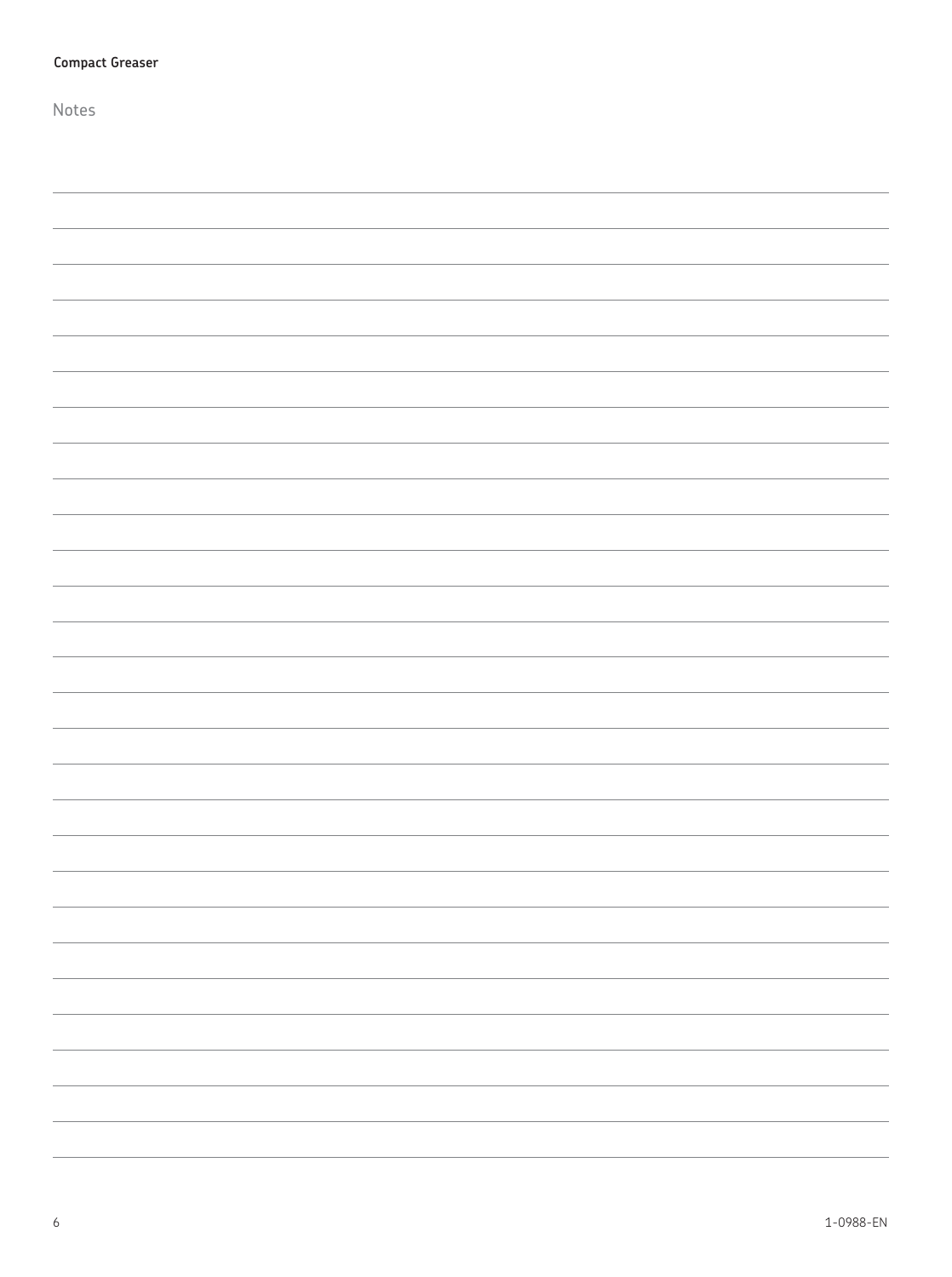| <b>Compact Greaser</b> |
|------------------------|
| Notes                  |
|                        |
|                        |
|                        |
|                        |
|                        |
|                        |
|                        |
|                        |
|                        |
|                        |
|                        |
|                        |
|                        |
|                        |
|                        |
|                        |
|                        |
|                        |
|                        |
|                        |
|                        |
|                        |
|                        |
|                        |
|                        |
|                        |